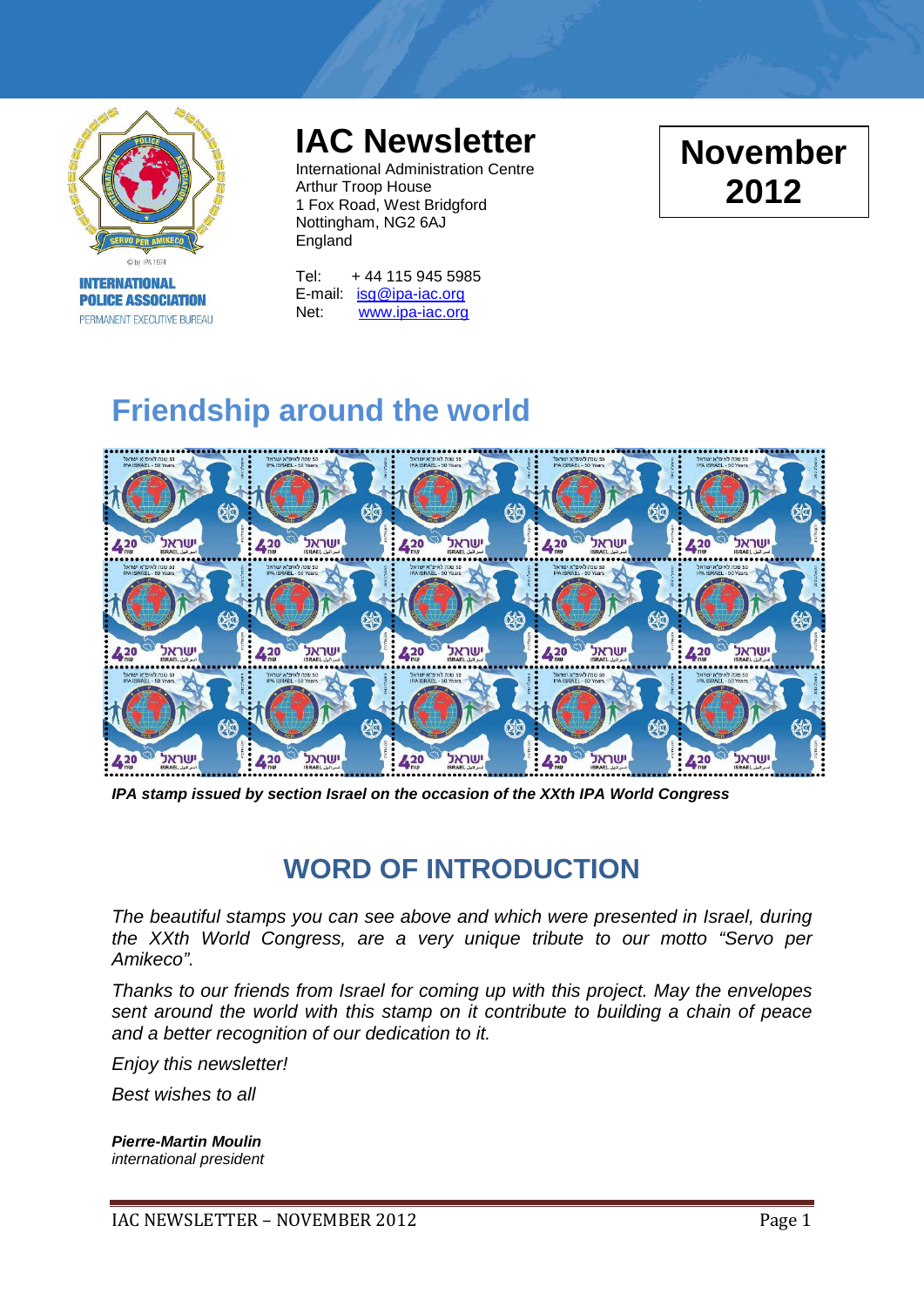## **HIGHLIGHTS FROM THE WORLD CONGRESS**

#### WORLD CONGRESS STAMPS

By now, probably everyone in the IPA world will have heard of or seen the famous World Congress IPA stamps!

We would like to share with you a little background:

As with every official stamp in Israel, the process started with a competition between designers. Section Israel's Secretary General, Eran Israel came up with the main idea, reflecting the nature of our international organisation. The design of the stamp revolves around the idea of friendship between the world's police officers.

The process from inception of the idea to producing the stamp took 3 years, since it required the approval of the Israeli Ministerial Committee for Symbols and Ceremonies, as well as the official recognition of the event (50 years IPA Israel).

The final design was chosen by a judging team including the best graphic designers in Israel and shows policemen holding hands around the Earth. To see the whole picture, you need more than one stamp. Producing the stamp signifies a historic step as it is the first national official IPA stamp ever.



*Ceremony of revealing the IPA stamp. From left to right : Ronen Goldberg, designer of the stamp, Yaron Razon, manager of the philatelic service in Israel, Eran Israel, Secretary General of IPA Israel and Yaakov Terner, President of IPA Israel.* 

The IPA stamp can be bought through the Israeli philatelic service, via their website or in any post office in Israel. It is also possible to obtain it via IPA Israel. Any purchase includes the first day issue envelope and the postmark date of the opening of the World Congress: 4 September 2012. In addition to the stamp, the philatelic service issued a memorial page.

The IPA stamp is already proving to be a very desirable item. If you have it, keep it!

*Eran Israel, secretary general IPA Israel*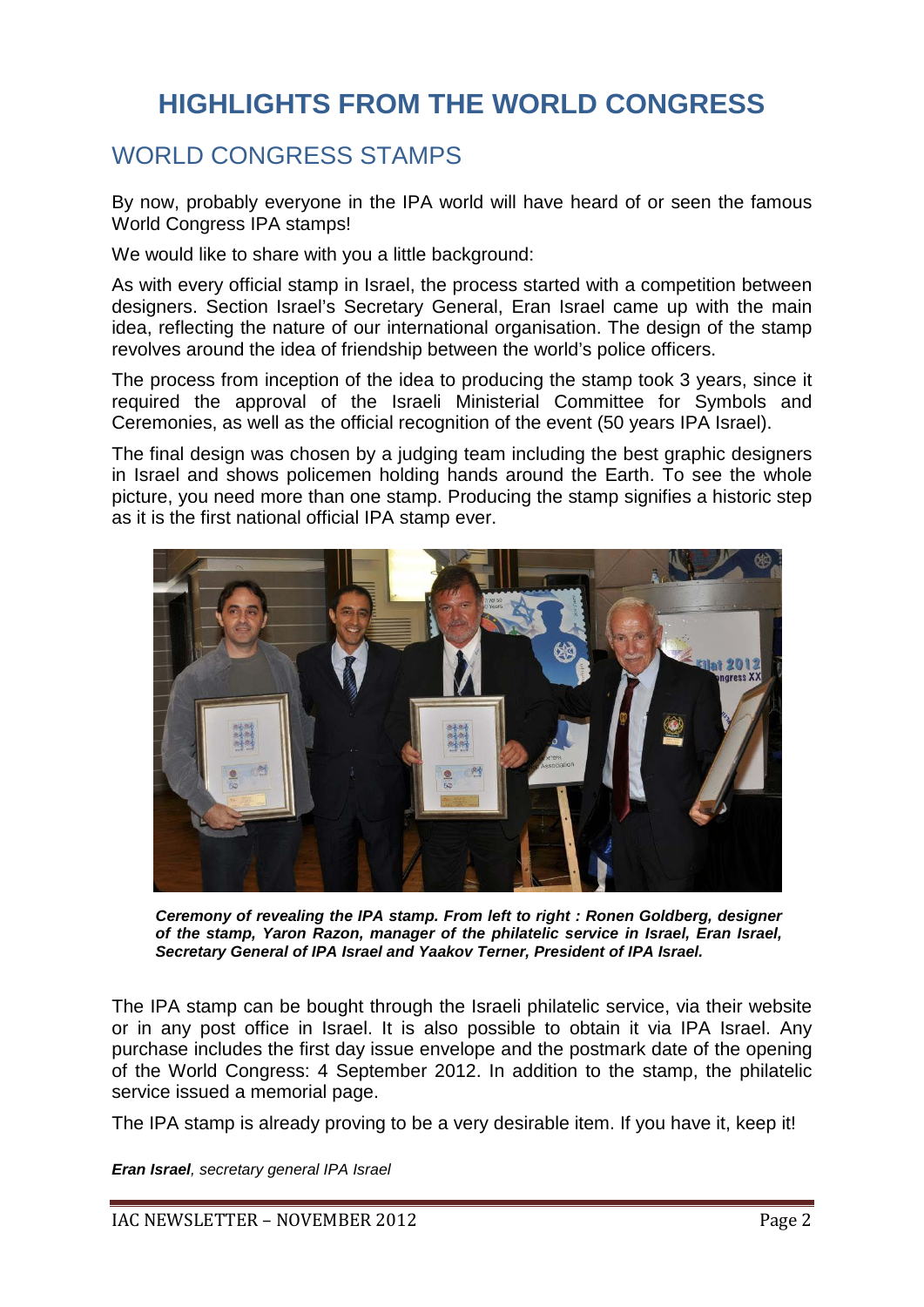## MEDALS AWARDED AT THE WORLD CONGRESS

*The splendid Gala Evening of the Congress was the fitting occasion to present IPA Medals to a few IPA members.* 





**Michael Odysseos**, former International President, had in fact been on the PEB for 18 years; 2 terms as International Vice President and 12 years since 2000 as International President.

He received the IPA *Gold Medal* for his tireless leadership and steadfast work in the service of IPA

In recognition of his valued experience he was also appointed as Advisor to the PEB at the World Congress.

**Daniel Condaminas** also received the IPA *Gold Medal*. He had been an International Vice President since 2000, climbing from  $3<sup>rd</sup>$  to  $2<sup>nd</sup>$  then to  $1<sup>st</sup>$  IVP since 2006.

During those years, with exemplary dedication, Daniel developed the External Relations Commission, enveloping more and more international institutions.





**Julianna Papné Végső** was awarded the *Silver Medal* for her two term service as a PEB Member.

She had also been a member of the IPC for two terms previously.

For the past three years, with many innovative ideas, she was the resolute Chairman of the International Cultural Commission.

For six years, **Günter Lambrecht** and **Dione Bugeja** were the Association's Internal Auditors. They annually checked the accounts of the International Treasury, carefully making sure that the finances were in accordance with the decisions of the IEC and PEB. They both received *Bronze Medals* for their valued commitment.

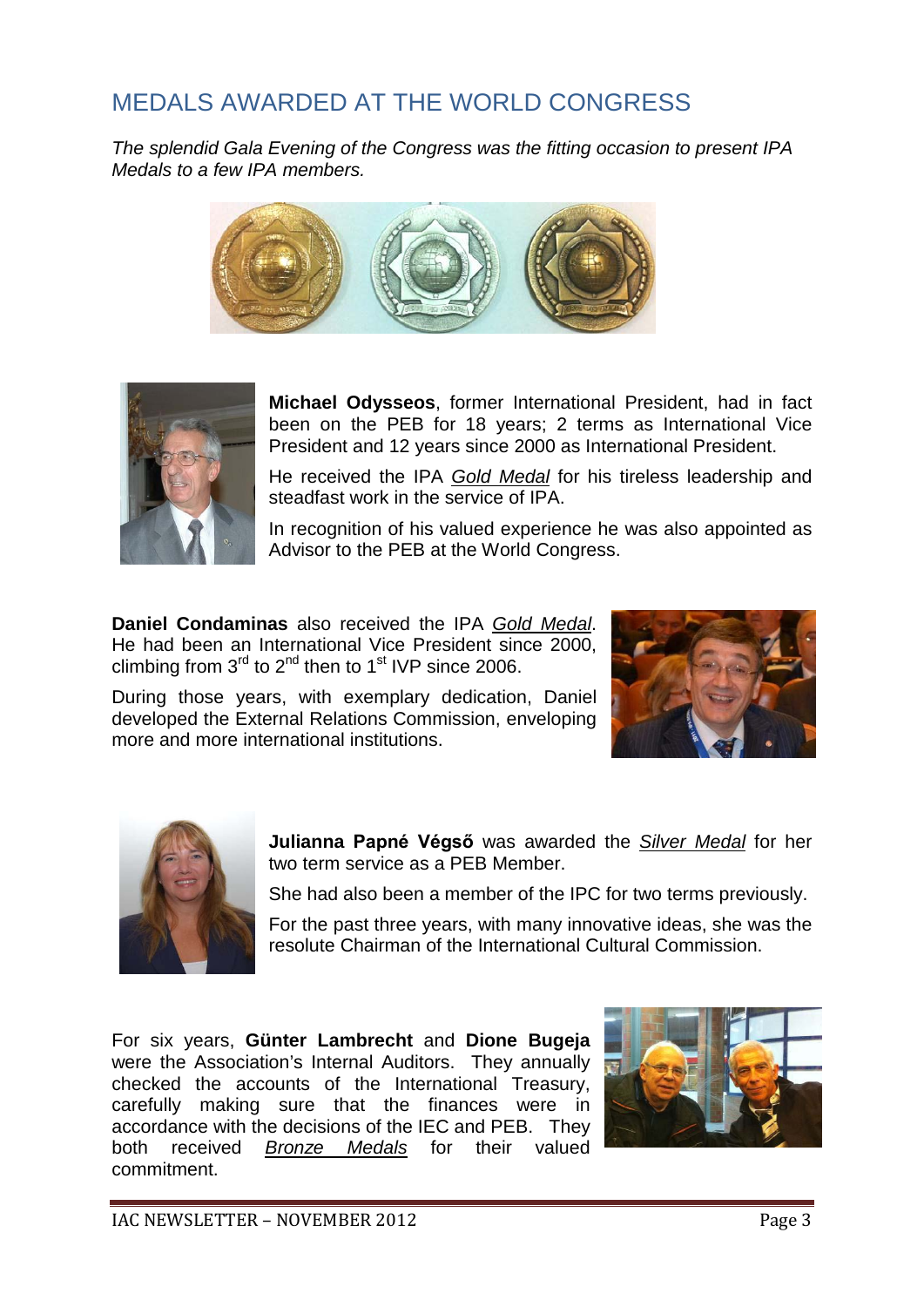

A further *Bronze Medal* was awarded to **Eran Israel** for his exemplary organisation of the XX IPA World Congress in Eilat. He did a wonderful job.

Certificates of Merit and Recognitions were also presented to members of Eran's team who worked so hard and tirelessly to make everyone's stay so enjoyable.

## **AROUND THE WORLD**

#### "NEW" NATIONAL PRESIDENTS

*No "international" without national structures! Every year sections hold their annual congresses and elect, when comes the time, a new board. The PEB felt it would be good for everyone to put a face on new elected or re-elected National Presidents and offer them the chance to address a few words to the IPA family. Here we go, starting with the Presidents elected recently.*

#### **IPA ITALY**



Dear friends,

I wish to thank everyone for the congratulations and wishes for my election as the new President of the Italian Section.

On behalf of all members of the Italian National Board I can say that it is our intention to keep all international and national commitments.

We are a large family and we share the same ideals of the PEB's members and we will try to support their actions collaborating with friendship.

Our goal is to improve the development of the Italian Section, relying on dialogue among members and collaboration with the official institutions, maintaining the bond of friendship and professionalism among the Police Forces of our country.

Yours in friendship - Servo Per Amikeco

#### *Diego TROLESE*

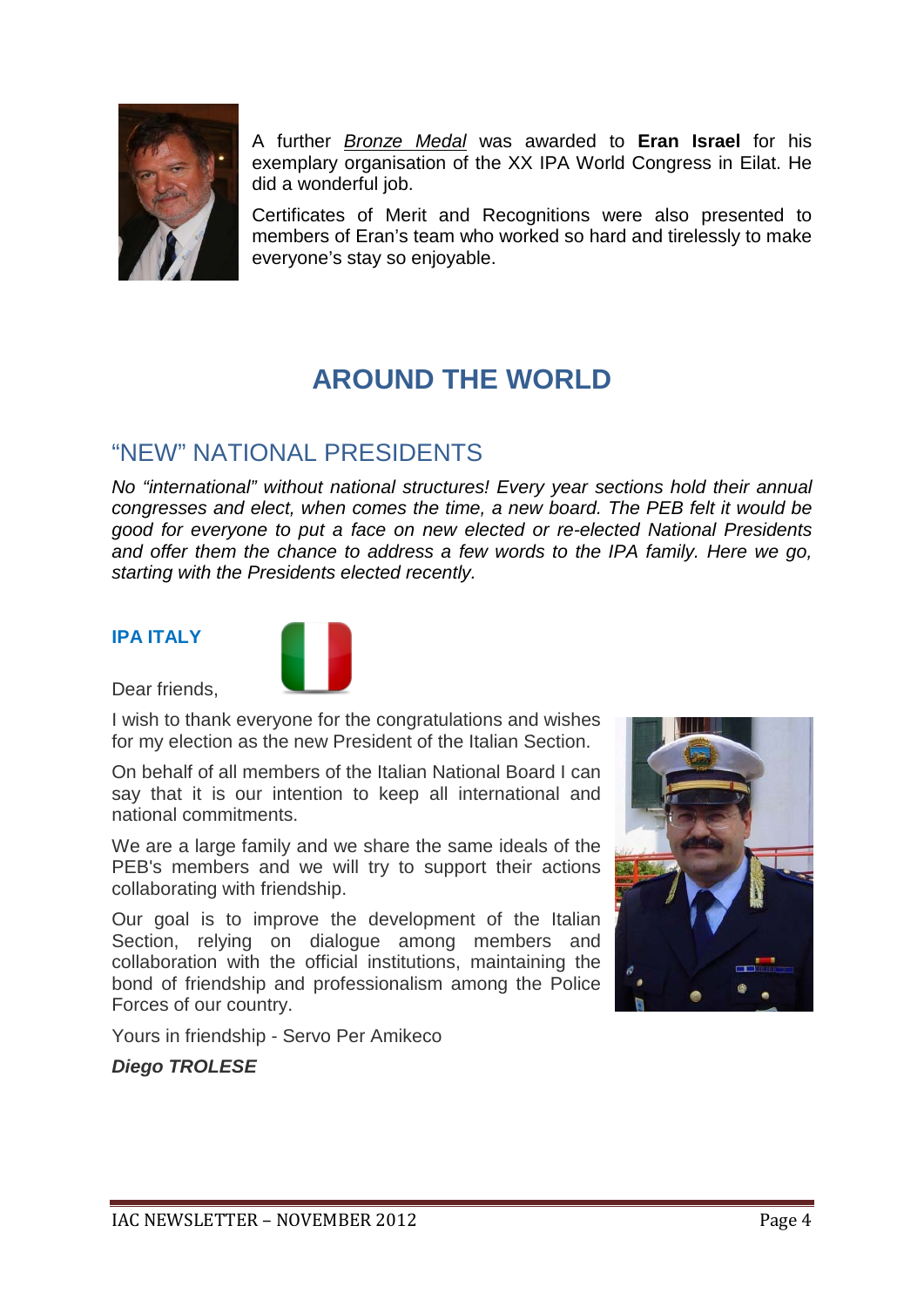**IPA MOLDOVA**

Dear friends,

IPA – Section Republic of Moldova is a relatively young organization, fully affiliated at the 36th International Conference IPA Paris in September 2010.

Our Association aims to promote the profession of policeman, improving the police image in society, attracting each member in the following activities: professional, social, cultural and sporting, cultivating team spirit, providing material and moral support to vulnerable families



of policemen – all these for the benefit of each member and for the Association as a whole. One of the basic tasks of the new leadership of the Section is the quantitative and qualitative increasing of the number of members, creating new regions throughout the country, establishing effective relations with society.

Also a special concern is the exchange of professional experience of the policemen from Republic of Moldova with the police and national sections from other countries. This opportunity gives us the possibility to organize the exchange of delegations and participation in international events.

The efforts of the Section's leadership are directed to the establishment of more effective relations with the PEB and the national sections from other countries, as well as establishing, developing and strengthening ties of friendship and relations of collaboration and mutual cooperation between members of the IPA from the Republic of Moldova and abroad.

In this context, we consider that the direction of activity of the new leadership of IPA – Section Republic of Moldova fully corresponds to the motto "Servo per Amikeco!"

Best regards,

*Vasile BATCU*

#### **IPA NETHERLANDS**



Dear friends,

On Friday, October  $5<sup>th</sup>$  2012, I wrote history. I became the 1st female National President of IPA Section the Netherlands. Whow….! A difficult job.

Especially because I am to follow a president who managed to transform IPA-Netherlands into a more internationally active Section.



There is no need to step into his footsteps……because I

want to make my own mark. I did it in the past as the treasurer of IPA-Netherlands and I will do my best and do so in the future as President of IPA-Netherlands.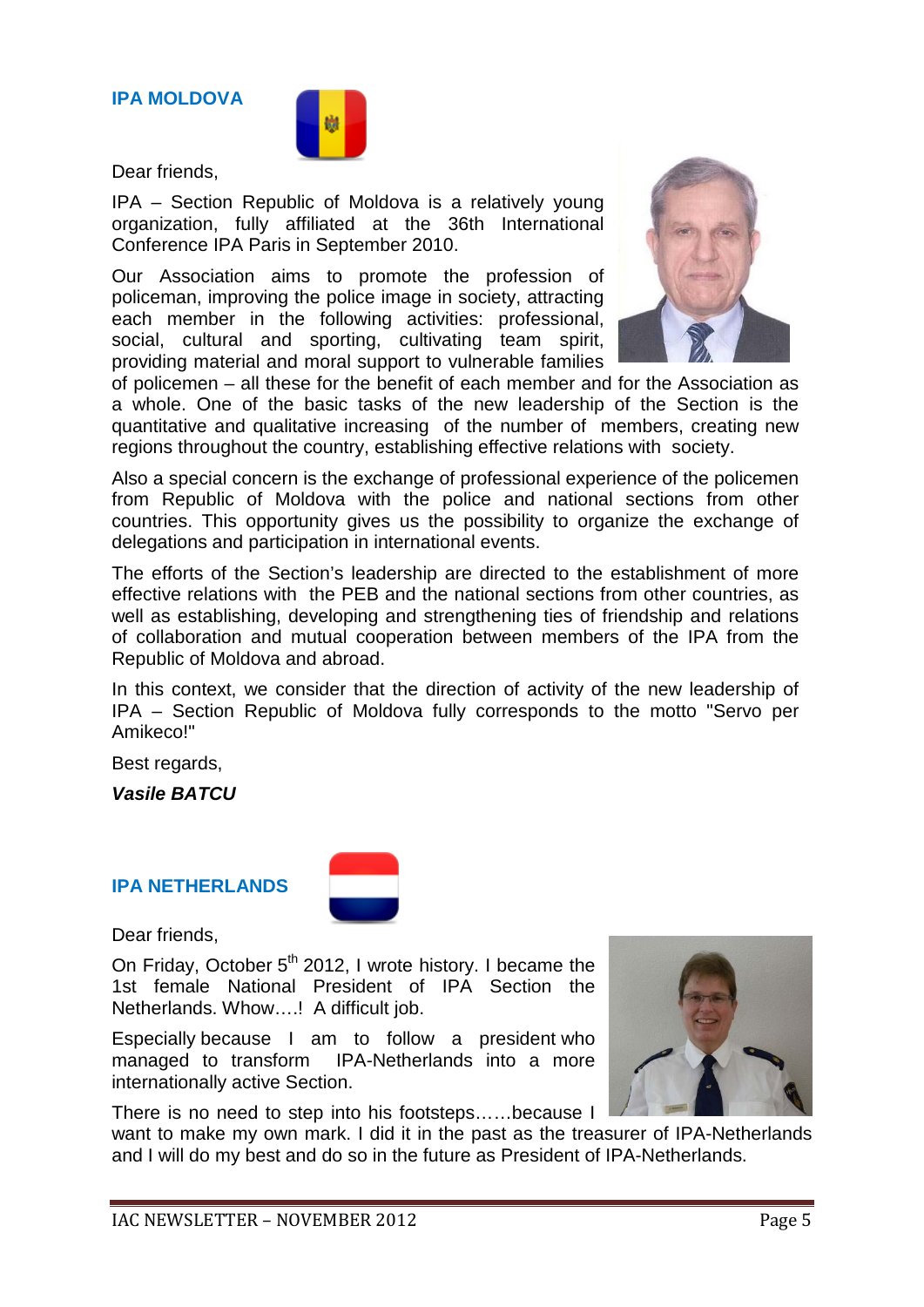I am proud to follow that same road as the other members of the board; with openness, transparency and with a view on the horizon. I hope we can make more and more the connection with our profession and our Association. And operate like one oiled team, one IPA-Netherlands with "Servo per Amikeco" as the central point.

With friendly greetings,

*Johanna SCHOTANUS*

#### **IPA ROMANIA**



Please receive my best thoughts for all PEB's members, for all National NEC's members who have been elected or reelected this year and for all IPA's members of our Association.

I would like to thank you for the congratulations and for all your nice wishes sent to IPA Romania in 2011 after the IEC CONFERENCE organized by our Section and also in 2012 after my re-election.



For this mandate 2012-2016, The National Executive Committee of IPA ROMANIA intend to realize the next objectives:

- To finalise 4 IPA Houses from regions: Arad, Vrancea, Brasov and Maramures;
- To collect materials and pictures from all our regions and to produce information about IPA Romanian Section that can be distributed to all of the Sections as a promotional aid about our police, our member's lives, and our social and cultural events and about our personal activity like members of the Association on CD or DVD;
- To provide new services for our members: publishing on our site attractive tourist offers; increasing student numbers (female and male), the numbers of women, police officers like IPA members; to publish on our site a photo album about all activities; to give them useful links with public institutions, associations and governmental organizations; to provide financial support for special children of our members; for persons in need with severe medical conditions, with financial difficulties;
- To enhance solidarity actions for the benefit of IPA members;
- To promote or to organize internal and international competitions;
- To create social, cultural and professional links with new Sections;
- To answer the requests of IPA members from our Section or from around the world and to receive their comments or advice about further activities of IPA;
- To promote our traditions and our history, inviting IPA members to visit our beautiful country or to take a virtual "travel-tour" on our site;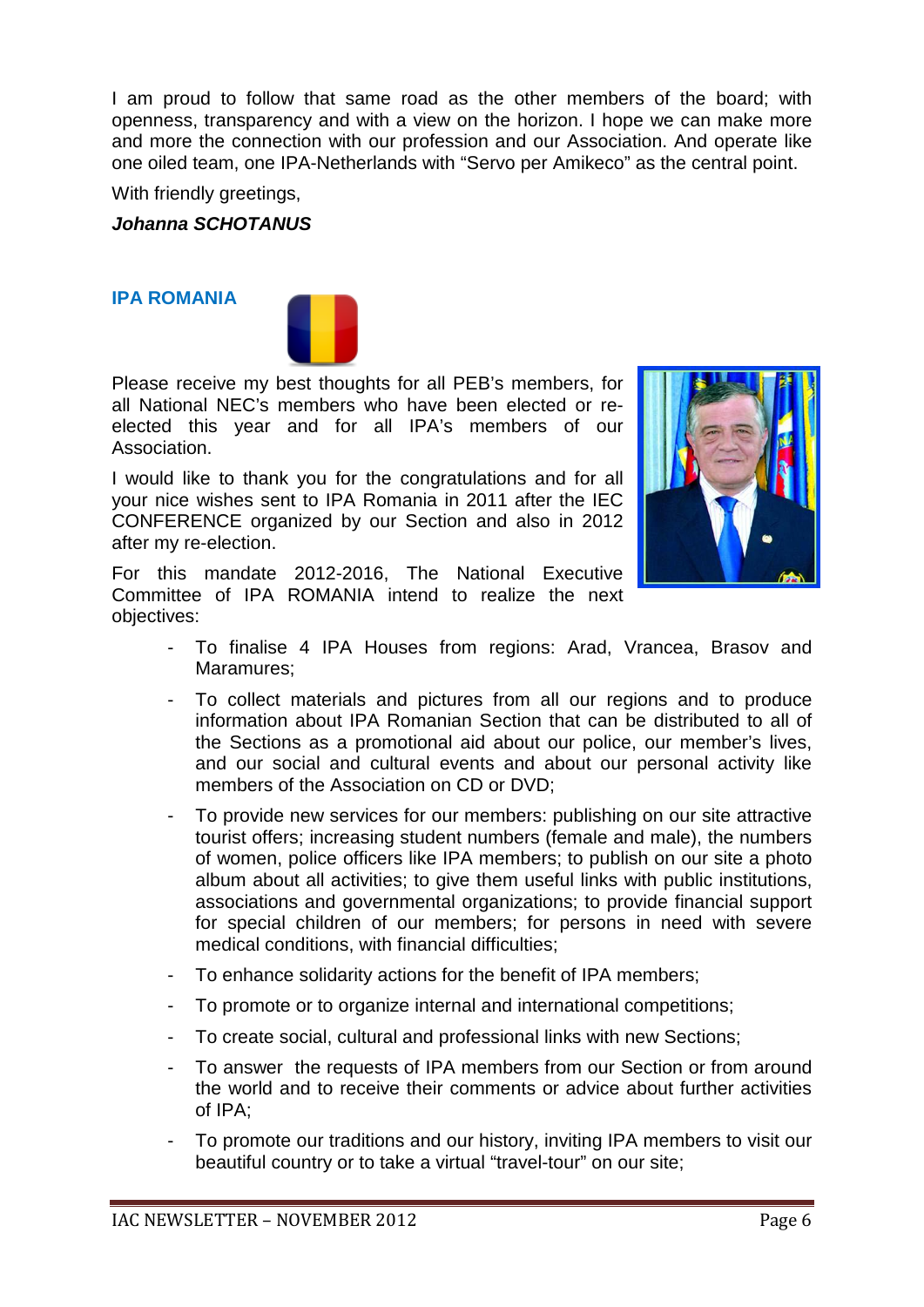- The involvement of each region in the association's activity and also the involvement of each IPA member in national or international events;
- Our National Board or staff members from different regions, to participate at IPC, ICC seminars and also at Schloss Gimborn seminars.

IPA Romanian Section is a powerful section due to its number of members (over 65.000 members) and through the objectives it has proposed.

Like an experienced captain on your boat, as said before by Pierre-Martin Moulin, I want to imagine a big IPA BOAT OF FRIENDSHIP, crossing the world, sharing JOY and PEACE FOR ALL!

*Ph. D. Costica VOICU*

#### IPA SLOVENIA OBITUARY



With sadness we inform you that Milan ZOREC the 1<sup>st</sup> President of IPA Section Slovenia passed away on 12 October 2012 at the age of 91.

Milan was instrumental in setting up the IPA Section Slovenia and was President since the Section was formed in 1991 until 1996 and remained honorary president of IPA Slovenia.

His fine contribution to our worldwide Association will always be remembered and treasured.

A private funeral service for family members was held in Maribor on 18 October 2012.

Condolences on your behalf have been sent to Milan Zorec's family and to the National Section where he was highly respected.

#### ARTHUR TROOP SCHOLARSHIP WINNERS' 2012

*Each year, the Arthur Troop Scholarship is awarded to 10 IPA applicants from around the world. The following 3 scholarship recipients would like to share their experiences:*

- 1. **Cherie Arnell** from **Australia**, has written an interesting report on her experiences when she attended the  $3<sup>d</sup>$  International Problem Based Learning Symposium in Singapore.
- 2. **Byron Lee** from the **USA** chose to attend a seminar on Product Piracy at IBZ Gimborn. He also managed to meet IPA members in Denmark and Luxembourg.
- 3. **Blair Falkinson** from **Canada** attended the Social Unrest Seminar in Gimborn as well as kindly being hosted by an IPA family in Germany, which provided even more experience.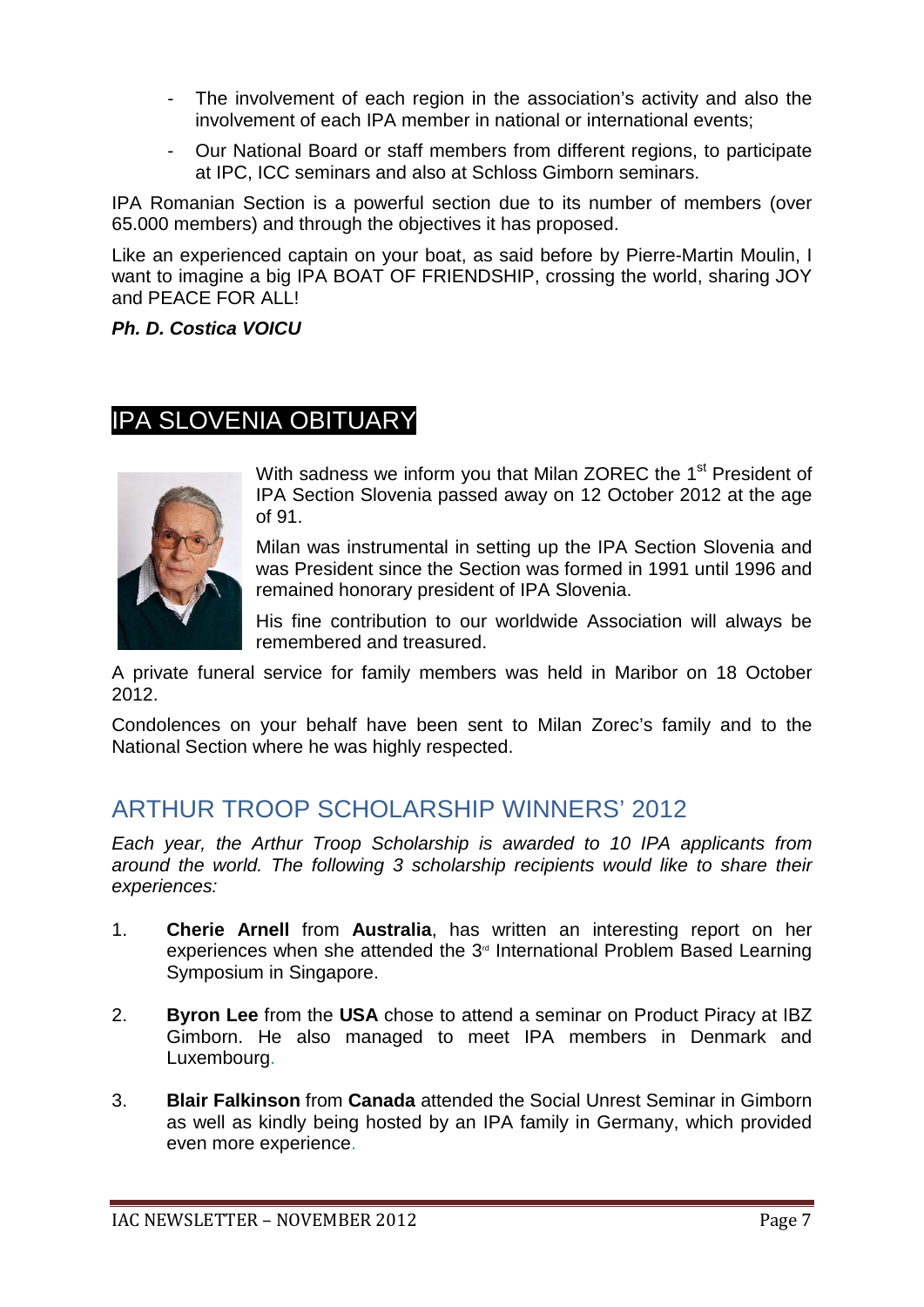## 20TH ANNIVERSARY IPA POLAND

In September 2012, Polish IPA members and police representatives from 25 countries celebrated the anniversary ceremony in the Opera Nova in the town of Bydgoszcz, northern Poland.

During the celebrations, state and police medals were awarded as well as medals of Merit for the Polish IPA Section.

"Servo per Amikeco" - for 20 years this idea has guided the Polish police and Border Guard Service.



Among the guests of the ceremony in Bydgoszcz were Pierre-Martin Moulin - IPA International President, Superintendent Marek Dzialoszynski - Chief of Polish National Police and police delegations from IPA sections around the world, as well as Polish regional police commanders, representatives of local government and supporters of the Polish IPA.

*IPA representatives bearing flags in the old market square of Bydgoszcz*

The celebrations included a march to the old market in Bydgoszcz to the Monument of Martyrdom where wreaths were placed, followed by a show of the Border Guard Orchestra, a youth dance group and the musical group VOX.

A commemorative album has been issued which includes historical documents, photographs, memories and information about two decades of Police IPA activity.

More information and pictures can be found on the [www.ipa-iac.org](http://www.ipa-iac.org/) website.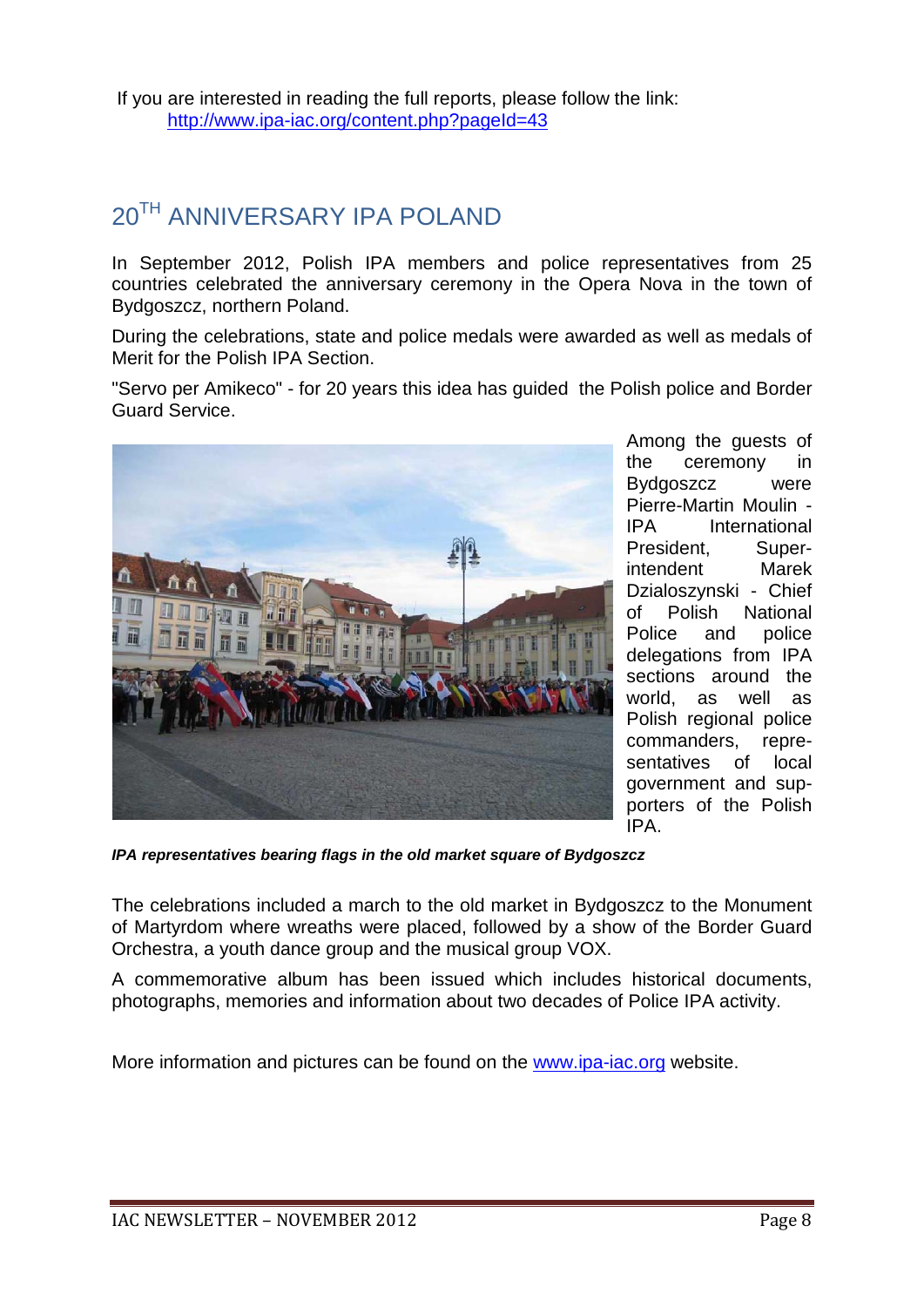### 5<sup>TH</sup> GALA IPA MONACO

On Saturday, October 13<sup>th</sup>, IPA Monaco hosted one hundred seventy people during the evening of the section's 5th Annual Grand Gala at the Hotel Hermitage in Monte Carlo. The evening had a special connotation because it was dedicated to Alicia Champion and Audrey Bertaut, of the Territorial Gendarmerie Brigade at Pierrefeudu-Var, murdered in the line of duty June 17, 2012.

A minute of silence was observed for our many colleagues, killed in the line of duty. Also cited were Marcel Amaury, killed in the line of duty on September 23<sup>rd</sup> in Cannes and his seriously injured colleague and Fiona Bone and Nicola Hughes who fell into an ambush last September in Manchester.



*National President Philippe Turny together with members of his board and IP*

It pleases me to note that we had the honor of the presence of certain Monegasque authorities, including His Excellency Mr Jacques Boisson, Secretary of State, Jean-François Robillon, President of the National Council, Chief Commissioner Richard Marangoni, Chief of Police, Christophe Haget, Head of the Division of the Judicial Police ; and many prestigious guests joined us by friendship for the IPA and several sections also participated in the evening, from France, Italy, Luxembourg, Russia and Switzerland.

It was also an opportunity to present the second edition IPArt during the Gala. And of course a big thanks to Jazz Band of the Mobile Gendarmerie of Paris for their wonderful performance that assured the success of this prestigious event. See you next year for the 6th Grand Gala in Monte Carlo.

*Philippe Turny, President IPA Monaco*

*Photographs taken at the reception can be viewed at:* 

*<http://www.asaphotovideo.fr/ipa>*

*Copies may also be ordered from the photographer.*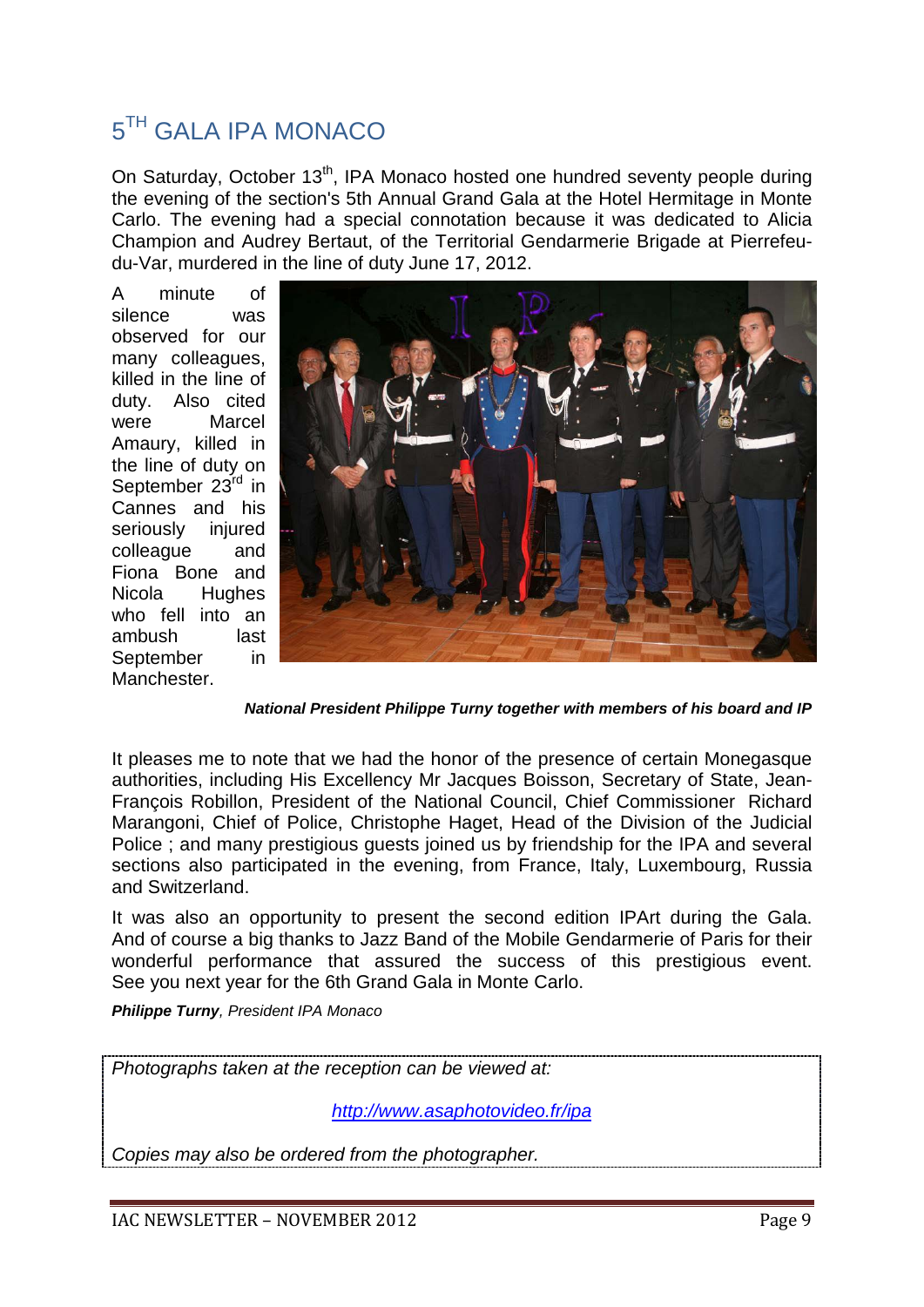### OPENING OF THE IPA 'ALPEN-ADRIA' ART EXHIBITION

On the occasion of a friendship meeting of the boards from IPA Monfalcone and the IPA group Carinthia on 22 January 2009, Franco Stacul and Wolfgang Gabrutsch made plans for a joint opening of the "IPA Alpen-Adria Art Exhibition".

Both are on the same artistic wavelength which led to detailed planning and implementation of the exhibition.

Finally, the "IPA Alpen-Adria Art Exhibition', lasting one week, was opened by IPA Carinthia in Klagenfurt in the regional police headquarters. The second 'Alpen-Adria Art Exhibition' was opened on 21 August in Monfalcone.

IPA artists exhibited their artwork in the Palazzo Veneto for one week. Participating IPA artists came from IPA Monfalcone (Italy), IPA Carinthia (Austria), IPA Koper and IPA Gorenjska (both Slovenia) and IPA Istra (Croatia).



*Alpen-Adria Art Exhibition, Monfalcone, August 2012*

Link: [http://www.ipa-ktn.at/kaernten/downloads/ipa\\_alpen\\_adria\\_vernissagen.pdf](http://www.ipa-ktn.at/kaernten/downloads/ipa_alpen_adria_vernissagen.pdf)

*Wolfgang Gabrutsch assistant international treasurer*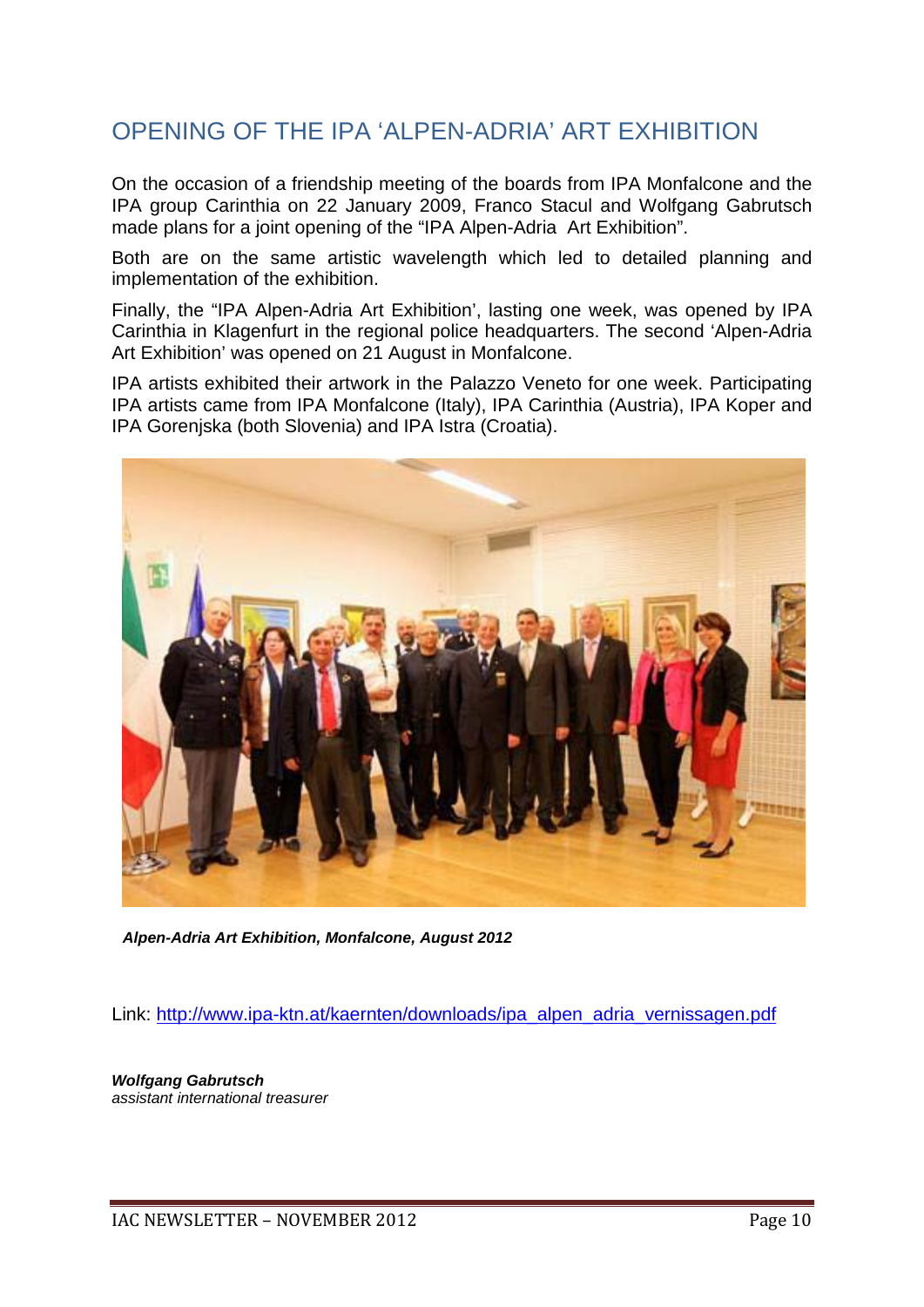### GIMBORN GENERAL ASSEMBLY

The AISG, Stephen Crockard represented the PEB at the Extended Board Meeting and the Annual Members' Meeting in October, in place of Kees Sal, who was recovering from a medical procedure.

IPA Switzerland announced they were giving up membership of IBZ Gimborn from 31/12/2012 and that Monika Bader would therefore leave the Extended Board. Responsibility for the 'Swiss Room' in Gimborn will be taken on by the Swiss regions. The IBZ chairman Peter Newels stated they were sad at this decision, but thanked Monika Bader for her commitment over many years.

The board recommended to the Annual Members' Meeting that Section Poland take up the vacant position on the extended board and this was passed unanimously.

The executive and remaining extended board members were re-elected for the incoming year.

The IBZ is offering 39 seminars for 2013 in 8 different languages, namely: German , English, French, Polish, Russian, Italian, Spanish and Dutch.

You can take a look at Gimborn's facilities and programme at [www.ibz-gimborn.de](http://www.ibz-gimborn.de/)

### **ON THE PEB TABLE**

#### WISHI IST

*The new international president asked all delegates, in Eilat, to write one wish they had for the IPA on a piece of paper. The PEB would like to share with you what we call "the Wishlist", a compilation of the 34 answers we received from you.* 

*This list is now being used by the new PEB for setting the goals to be achieved in the current 3-year term, goals that will be presented after the first PEB meeting which will take place in Nottingham in December.* 

*Please have a look!*

- 1. Promote youth and encourage the integration of young police officers within the IPA
- 2. Transparency
- 3. We wish to be treated in an honest and fair manner! We wish you success!
- 4. Remember the Americas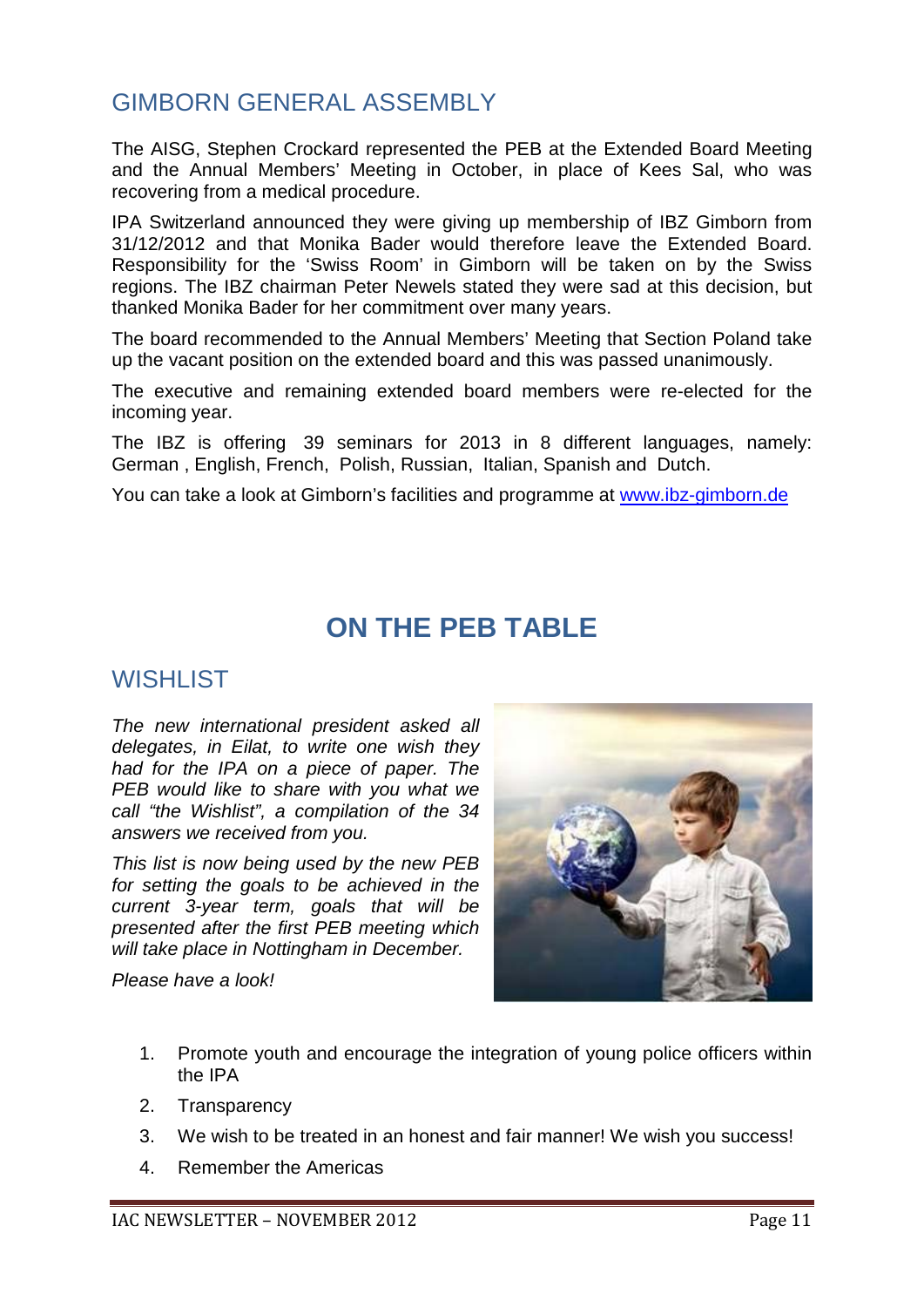- 5. We hope you refresh the IPA to become an association to be proud of
- 6. Keep the seat and the accounts of the association in Switzerland
- 7. Neutrality should be the most important issue for IPA. IPA should work on peace and friendship. Every IEC should focus on one global issue about security, in order to create awareness
- 8. More co-operation with national sections
- 9. Continue with the evaluation and encourage the work of the sections by results
- 10. Participate
- 11. IPA Brazil section congratulates the new PEB and hopes it will be a successful administration. We are still waiting for your visit and will be glad to welcome you. The Brazilian section is working hard and experiences some difficulties raising their membership, and we hope to receive some support. Thank you and all the best
- 12. IPA Austria has one request: we would like to have a bank account in Euros for the transfers
- 13. Friendship
- 14. My wish is that the PEB visits Mauritius to provide guidance and support. Where there is a wish, there is a will...where there is a will, there is a way
- 15. Keep honest and show transparency. Move out of the 5-star hotels and make it possible for normal police officers to participate in the IEC/WC and in friendship weeks
- 16. I hope that there will be more attention to professional activity
- 17. We wish you success in your job, democracy, information and transparency
- 18. Croatia: we would like more free time during the IEC and congresses. We have not got enough time to see these beautiful places that we have visited
- 19. Transparency and friendship. Good luck. Portugal
- 20. Meetings need to be administered in a better way, with the ISG more prepared in running the administration of the meeting
- 21. Simplicity
- 22. Orientation towards the future
- 23. Focus on Human Rights in every member section and stand for it
- 24. Enlarge the IPA family
- 25. Openness and transparency
- 26. Carry us forward, and continue to support sections all over the world. Congratulations to the new PEB
- 27. We wish that the IPA grows from strength to strength, through transparency, fair play and justice. Section Sri Lanka
- 28. Wishes of section IPA France: Development of sponsor sections for foreign sections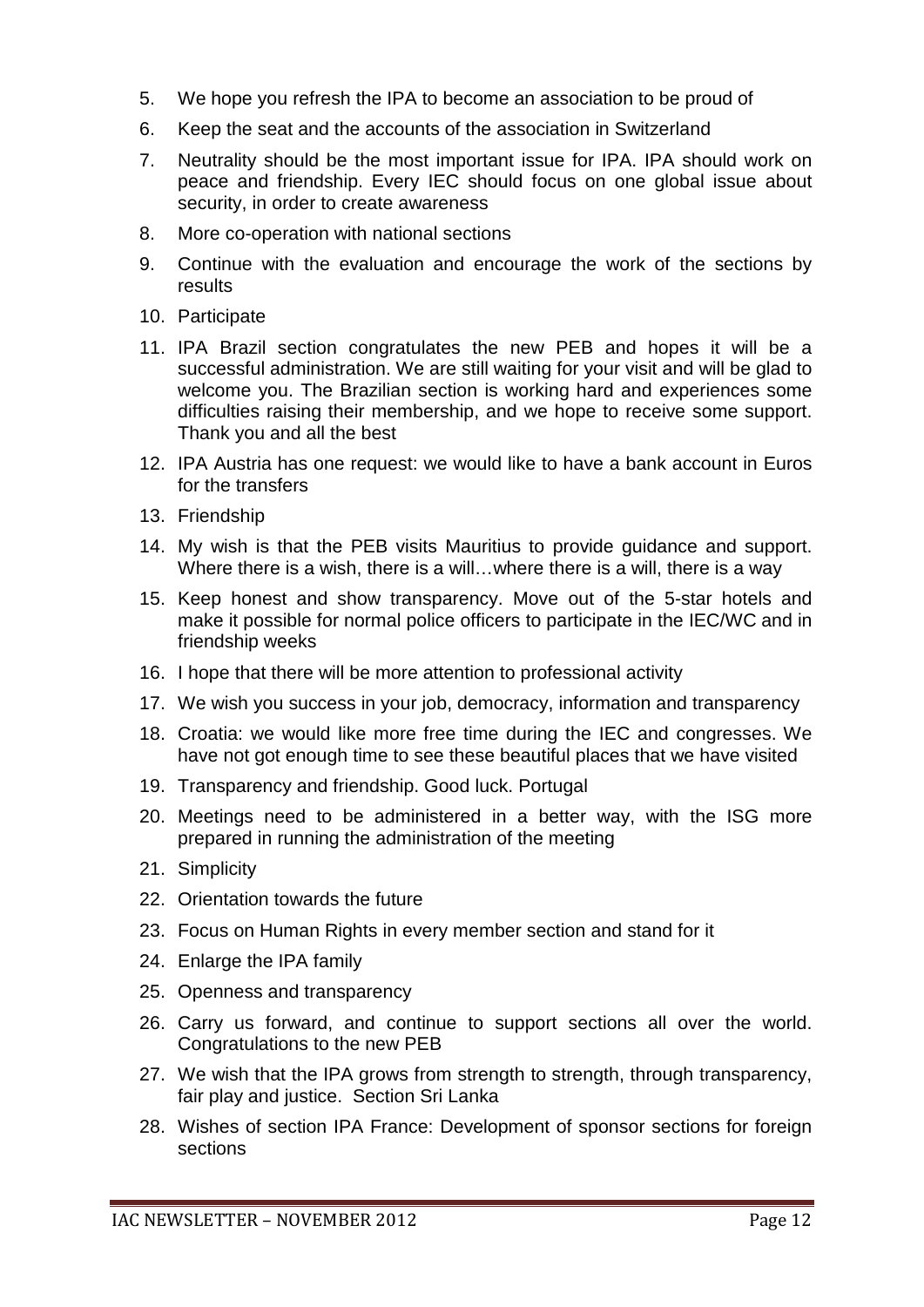- 29. Botswana wishes you strong co-operation, team spirit and love. Good luck
- 30. Progress
- 31. Please be open and transparent. Thanks
- 32. IPA South Africa: Servo per Amikeco Service through friendship
- 33. Request to the new PEB: to design a specific project to develop more sections in Latin America as well as consolidating the current ones. I am ready to assist. Humberto
- 34. Enact all the motions that were passed (IPA UK)

#### SERBIA APPOINTED SPONSOR SECTION TO THE REPUBLIC OF MONTENEGRO



Montenegro is a country situated in southern Europe. After an initial meeting in August, IPA Serbia enrolled 52 policemen as Foreign Associate Members from this neighbouring country. The Ministry of Internal Affairs of the Republic of Montenegro is giving its full support to this initiative.

The PEB are pleased to announce that Sponsor Section status has been given to IPA Serbia and we wish them every success with the impressive work they are doing to expand our Association.

#### **SEYCHELLES**

Following the expulsion of IPA Seychelles at the World Congress in Eilat, the President of Section UK, Tom Crozier, was asked by the new IP to make contact with the Seychelles High Commission in London, as he had offered to do in November 2011. Tom did so and the Acting High Commissioner, Bernard Silver forwarded the UK request to his Ministry of Foreign Affairs for action.

In addition the President of Section Mauritius, Outam Kumar Guness, contacted Mr Kissondoyal of Mauritius Police, on duty in the Seychelles. He spoke with Mr Babet , who had been the officer in charge of IPA in the Seychelles, until he went to study in the UK. Unfortunately during his absence nobody took over.

The Seychelles Police Commissioner and Mr Babet are willing to restart the IPA in the Seychelles with the assistance of the PEB and IPA Sections Mauritius and UK.

The IP, Pierre-Martin Moulin is determined to give all support to reinvigorating the IPA in the Seychelles and he is grateful for the good work performed by the presidents of Sections UK and Mauritius.